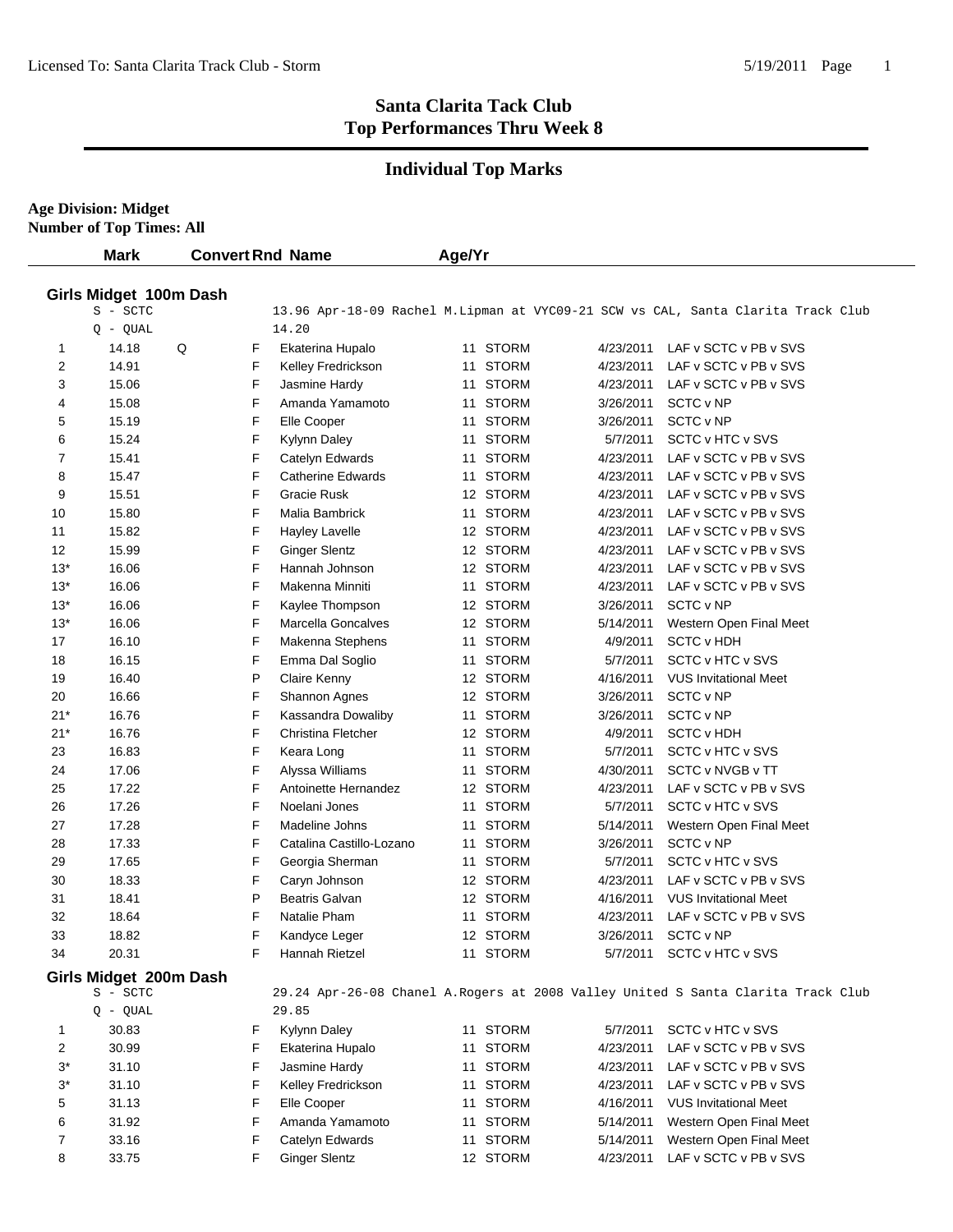#### **Individual Top Marks**

#### **Number of Top Times: All**

 $\mathbf{r}$ 

|                | <b>Mark</b>                        | <b>Convert Rnd Name</b> |                                 | Age/Yr |                      |                        |                                                                                     |
|----------------|------------------------------------|-------------------------|---------------------------------|--------|----------------------|------------------------|-------------------------------------------------------------------------------------|
|                | 33.91                              |                         | Marcella Goncalves              |        | 12 STORM             |                        | Western Open Final Meet                                                             |
| 9<br>10        | 34.07                              | F<br>F                  | <b>Catherine Edwards</b>        |        | 11 STORM             | 5/14/2011<br>4/23/2011 | LAF v SCTC v PB v SVS                                                               |
| 11             | 34.25                              | F                       | Alyssa Williams                 |        | 11 STORM             | 4/9/2011               | <b>SCTC v HDH</b>                                                                   |
| 12             | 34.44                              | F                       | Emma Dal Soglio                 |        | 11 STORM             | 5/7/2011               | <b>SCTC v HTC v SVS</b>                                                             |
| 13             | 34.52                              | F                       | <b>Hayley Lavelle</b>           |        | 12 STORM             | 4/9/2011               | <b>SCTC v HDH</b>                                                                   |
| 14             | 34.57                              | F                       | Malia Bambrick                  |        | 11 STORM             | 4/2/2011               | VR v SCTC v HTC                                                                     |
| 15             | 34.90                              | F                       | Makenzie Bridges                |        | 12 STORM             | 3/26/2011              | SCTC v NP                                                                           |
| 16             | 35.06                              | F                       | Makenna Minniti                 |        | 11 STORM             | 5/7/2011               | SCTC v HTC v SVS                                                                    |
| 17             | 35.47                              | F                       | Claire Kenny                    |        | 12 STORM             | 4/16/2011              | <b>VUS Invitational Meet</b>                                                        |
| 18             | 35.61                              | F                       | Shannon Agnes                   |        | 12 STORM             | 4/9/2011               | <b>SCTC v HDH</b>                                                                   |
| 19             | 35.79                              | F                       | Makenna Stephens                |        | 11 STORM             | 4/2/2011               | VR v SCTC v HTC                                                                     |
| 20             | 36.15                              | F                       | Megan Darbourne                 |        | 11 STORM             | 5/7/2011               | SCTC v HTC v SVS                                                                    |
| 21             | 36.75                              | F                       | Madeline Johns                  |        | 11 STORM             | 4/9/2011               | <b>SCTC v HDH</b>                                                                   |
| 22             | 37.16                              | F                       | Hannah Johnson                  |        | 12 STORM             | 4/23/2011              | LAF v SCTC v PB v SVS                                                               |
| 23             | 38.48                              | F                       | Caryn Johnson                   |        | 12 STORM             | 5/7/2011               | SCTC v HTC v SVS                                                                    |
|                |                                    |                         |                                 |        |                      |                        |                                                                                     |
|                | Girls Midget 400m Dash<br>S - SCTC |                         |                                 |        |                      |                        | 1:05.40 Apr-26-08 Chanel A.Rogers at 2008 Valley United S Santa Clarita Track Club  |
|                | $Q - QUAL$                         |                         | 1:09.25                         |        |                      |                        |                                                                                     |
| $\mathbf{1}$   | 1:12.07                            | F                       | Makenzie Bridges                |        | 12 STORM             | 5/7/2011               | SCTC v HTC v SVS                                                                    |
| 2              | 1:12.70                            | F                       | Kylynn Daley                    |        | 11 STORM             | 4/2/2011               | VR v SCTC v HTC                                                                     |
| 3              | 1:12.71                            | F                       | Elle Cooper                     |        | 11 STORM             | 4/23/2011              | LAF v SCTC v PB v SVS                                                               |
| 4              | 1:14.93                            | F                       | <b>Madison Bridges</b>          |        | 12 STORM             | 5/7/2011               | SCTC v HTC v SVS                                                                    |
| 5              | 1:17.29                            | F                       | Shannon Agnes                   |        | 12 STORM             | 5/7/2011               | SCTC v HTC v SVS                                                                    |
| 6              | 1:17.79                            | F                       | Alyssa Williams                 |        | 11 STORM             | 4/2/2011               | VR v SCTC v HTC                                                                     |
| $\overline{7}$ | 1:18.34                            | F                       | Claire Kenny                    |        | 12 STORM             | 5/7/2011               | SCTC v HTC v SVS                                                                    |
| 8              | 1:20.26                            | F                       | Malia Bambrick                  |        | 11 STORM             | 3/26/2011              | SCTC v NP                                                                           |
| 9              | 1:24.30                            | F                       | <b>Hayley Lavelle</b>           |        | 12 STORM             | 4/30/2011              | SCTC v NVGB v TT                                                                    |
| 10             | 1:24.60                            | F                       | Valerie Serrano                 |        | 12 STORM             | 3/26/2011              | SCTC v NP                                                                           |
| $11*$          | 1:27.58                            | F                       | Makenna Stephens                |        | 11 STORM             | 5/7/2011               | SCTC v HTC v SVS                                                                    |
| $11*$          | 1:27.58                            | F                       | <b>Ginger Slentz</b>            |        | 12 STORM             | 4/9/2011               | <b>SCTC v HDH</b>                                                                   |
| 13             | 1:28.64                            | F                       | <b>Catherine Edwards</b>        |        | 11 STORM             | 4/2/2011               | VR v SCTC v HTC                                                                     |
| 14             | 1:29.26                            | F                       | Savannah Sehenuk                |        | 12 STORM             | 4/16/2011              | <b>VUS Invitational Meet</b>                                                        |
| 15             | 1:29.90                            | F                       | Madeline Johns                  |        | 11 STORM             | 4/9/2011               | <b>SCTC v HDH</b>                                                                   |
|                |                                    |                         |                                 |        |                      |                        |                                                                                     |
|                | Girls Midget 800m Run<br>S - SCTC  |                         |                                 |        |                      |                        | 2:43.21 May-30-09 Amelia F. Pear at Individual Event Champ Santa Clarita Track Club |
|                | $Q - QUAL$                         |                         | 2:52.80                         |        |                      |                        |                                                                                     |
| 1              | 2:44.11                            | $\mathsf Q$<br>F        | Dakota Lindsey                  |        | 12 STORM             | 5/7/2011               | SCTC v HTC v SVS                                                                    |
| 2              | 2:45.43                            | $\mathsf Q$<br>F        | Abigail Davis                   |        | 12 STORM             | 5/7/2011               | SCTC v HTC v SVS                                                                    |
| 3              | 2:52.70                            | Q<br>F                  | Kaylee Thompson                 |        | 12 STORM             | 5/14/2011              | Western Open Final Meet                                                             |
| 4              | 2:52.95                            | F                       | Kylynn Daley                    |        | 11 STORM             | 4/9/2011               | <b>SCTC v HDH</b>                                                                   |
| 5              | 3:07.68                            | F                       | <b>Ginger Slentz</b>            |        | 12 STORM             | 5/7/2011               | SCTC v HTC v SVS                                                                    |
| 6              | 3:09.07                            | F                       | Alyssa Williams                 |        | 11 STORM             | 4/23/2011              | LAF v SCTC v PB v SVS                                                               |
| $\overline{7}$ | 3:31.36                            | F                       | Savannah Sehenuk                |        | 12 STORM             | 3/26/2011              | SCTC v NP                                                                           |
|                |                                    |                         |                                 |        |                      |                        |                                                                                     |
|                | Girls Midget 1500m Run<br>S - SCTC |                         |                                 |        |                      |                        | 5:12.08 Jun-2 -07 Olivia C.Pear at VYC07-39 Individual Ev Santa Clarita Track Club  |
|                | $Q - QUAL$                         |                         | 5:44.40                         |        |                      |                        |                                                                                     |
|                | 5.26.70                            | F                       |                                 |        |                      | 5/15/2011              |                                                                                     |
| 1              |                                    | Q<br>F                  | Dakota Lindsey<br>Abigail Davis |        | 12 STORM<br>12 STORM | 4/16/2011              | Western League Championship<br><b>VUS Invitational Meet</b>                         |
| 2<br>3         | 5:40.76<br>6:21.99                 | Q<br>F                  | Valerie Serrano                 |        | 12 STORM             | 5/15/2011              | Western League Championship                                                         |
|                |                                    |                         |                                 |        |                      |                        |                                                                                     |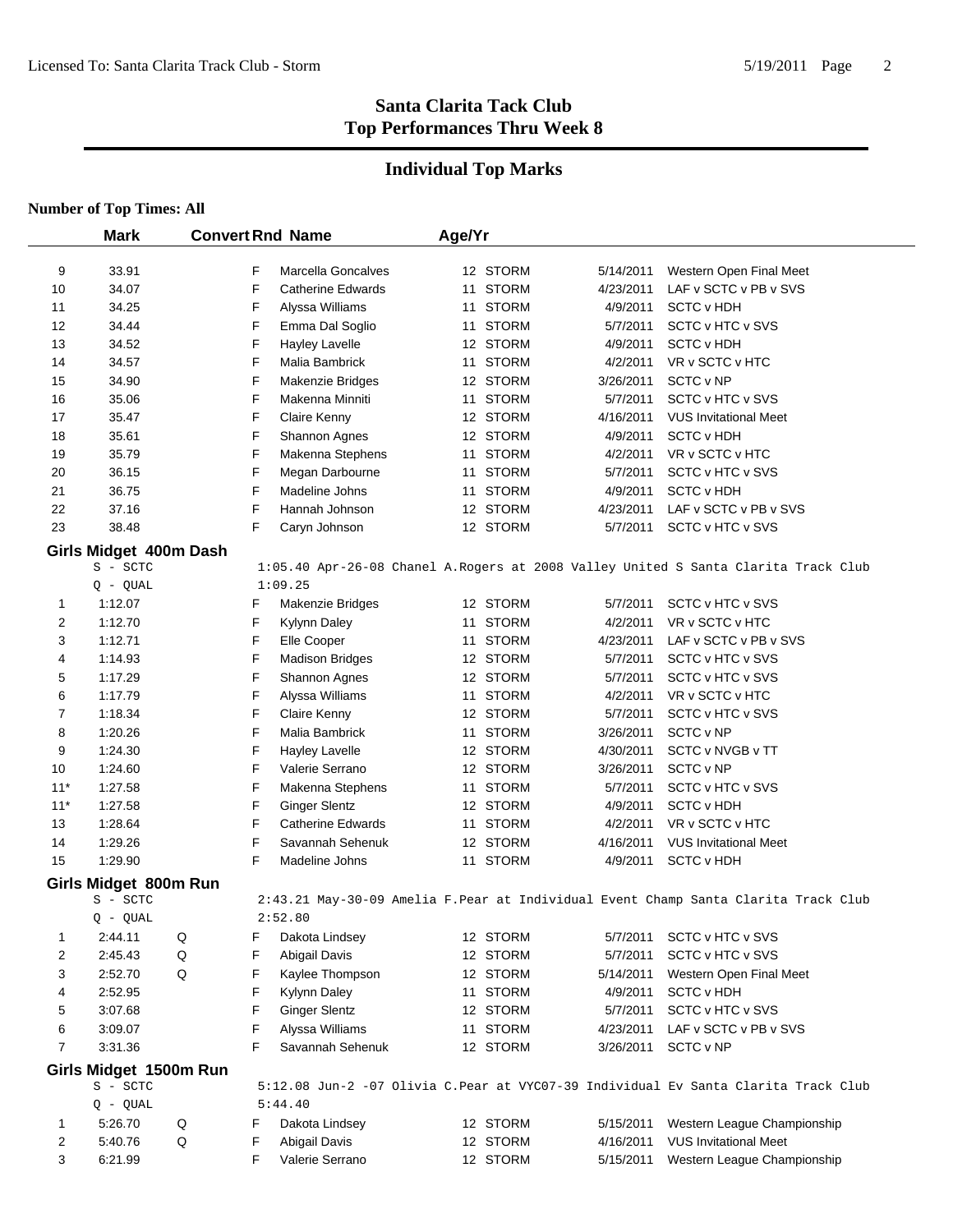## **Individual Top Marks**

**Number of Top Times: All**

|                | <b>Mark</b>                        |    |   | <b>Convert Rnd Name</b>  | Age/Yr |          |           |                                                                                     |
|----------------|------------------------------------|----|---|--------------------------|--------|----------|-----------|-------------------------------------------------------------------------------------|
| 4              | 6:36.51                            |    | F | Savannah Sehenuk         |        | 12 STORM | 4/2/2011  | VR v SCTC v HTC                                                                     |
| 5              | 6:50.38                            |    | F | Madalyn Higdon           |        | 11 STORM |           | 4/16/2011 VUS Invitational Meet                                                     |
|                | Girls Midget 3000m Run             |    |   |                          |        |          |           |                                                                                     |
|                | S - SCTC                           |    |   |                          |        |          |           | 11:03.84 Jun-4 -05 Kaylin Mahoney at 2005 Individual Event Santa Clarita Track Club |
|                | $Q - QUAL$                         |    |   | 13:53.75                 |        |          |           |                                                                                     |
| 1              | 11:39.91                           | Q  | F | Abigail Davis            |        | 12 STORM | 5/7/2011  | SCTC v HTC v SVS                                                                    |
| 2              | 14:08.58                           |    | F | Savannah Sehenuk         |        | 12 STORM | 4/23/2011 | LAF v SCTC v PB v SVS                                                               |
| 3              | 14:18.13                           |    | F | Valerie Serrano          |        | 12 STORM | 4/16/2011 | <b>VUS Invitational Meet</b>                                                        |
|                | Girls Midget 80m Hurdles 30"       |    |   |                          |        |          |           |                                                                                     |
|                | S - SCTC                           |    |   |                          |        |          |           | 13.76 May-15-11 Ekaterina N.Hupalo at Western League Ch Santa Clarita Storm         |
|                | $Q - QUAL$                         |    |   | 16.70                    |        |          |           |                                                                                     |
| 1              | 13.76                              | SQ | F | Ekaterina Hupalo         |        | 11 STORM | 5/15/2011 | Western League Championship                                                         |
| 2              | 14.14                              | Q  | F | <b>Brooke Thompson</b>   |        | 12 STORM | 5/7/2011  | SCTC v HTC v SVS                                                                    |
| 3              | 15.90                              | Q  | F | <b>Ginger Slentz</b>     |        | 12 STORM | 5/15/2011 | Western League Championship                                                         |
| 4              | 16.30                              | Q  | F | Gracie Rusk              |        | 12 STORM | 5/14/2011 | Western Open Final Meet                                                             |
| 5              | 16.46                              | Q  | F | Makenna Minniti          |        | 11 STORM | 4/23/2011 | LAF v SCTC v PB v SVS                                                               |
| 6              | 16.84                              |    | F | <b>Makenzie Bridges</b>  |        | 12 STORM | 5/7/2011  | SCTC v HTC v SVS                                                                    |
| 7              | 16.99                              |    | F | Elle Cooper              |        | 11 STORM | 3/26/2011 | SCTC v NP                                                                           |
| 8              | 17.79                              |    | F | <b>Madison Bridges</b>   |        | 12 STORM | 5/7/2011  | SCTC v HTC v SVS                                                                    |
| 9              | 18.99                              |    | F | Kaylee Thompson          |        | 12 STORM | 3/26/2011 | SCTC v NP                                                                           |
| 10             | 19.88                              |    | F | Hannah Johnson           |        | 12 STORM | 4/9/2011  | <b>SCTC v HDH</b>                                                                   |
|                | Girls Midget High Jump             |    |   |                          |        |          |           |                                                                                     |
|                | S - SCTC<br>$Q - QUAL$             |    |   | $4 - 01.00$              |        |          |           | 4-07.00 Apr-16-11 Maya J.Ortiz at VUS Invitational Meet Santa Clarita Storm         |
| 1              | 4-07.00                            | SQ | F | Maya Ortiz               |        | 12 STORM | 4/16/2011 | <b>VUS Invitational Meet</b>                                                        |
| 2              | 4-02.00                            | Q  | F | Kylynn Daley             |        | 11 STORM | 3/26/2011 | SCTC v NP                                                                           |
| 3              | 4-00.00                            |    | F | Valerie Serrano          |        | 12 STORM |           | 5/15/2011 Western League Championship                                               |
|                |                                    |    |   |                          |        |          |           |                                                                                     |
|                | Girls Midget Long Jump<br>S - SCTC |    |   |                          |        |          |           | 14-00.00 May-23-04 Kayley E.Braucher at VYC04-40 Eastern L Santa Clarita Track Club |
|                | $Q - QUAL$                         |    |   | $12 - 03.00$             |        |          |           |                                                                                     |
| 1              | 13-10.50                           | Q  | F | Ekaterina Hupalo         |        | 11 STORM | 5/15/2011 | Western League Championship                                                         |
| 2              | 13-10.00                           | Q  | F | Elle Cooper              |        | 11 STORM | 5/7/2011  | SCTC v HTC v SVS                                                                    |
| 3              | 13-08.00                           | Q  | F | <b>Brooke Thompson</b>   |        | 12 STORM | 5/15/2011 | Western League Championship                                                         |
| 4              | 12-09.00                           | Q  | F | Kelley Fredrickson       |        | 11 STORM | 5/7/2011  | SCTC v HTC v SVS                                                                    |
| 5              | 12-08.00                           | Q  | F | Jasmine Hardy            |        | 11 STORM | 3/26/2011 | SCTC v NP                                                                           |
| 6              | 12-06.00                           | Q  | F | Dakota Lindsey           |        | 12 STORM |           | 4/23/2011 LAF v SCTC v PB v SVS                                                     |
| 7              | 11-11.00                           |    | F | Amanda Yamamoto          |        | 11 STORM |           | 4/23/2011 LAF v SCTC v PB v SVS                                                     |
| 8              | 10-08.50                           |    | F | Catelyn Edwards          |        | 11 STORM | 4/2/2011  | VR v SCTC v HTC                                                                     |
| 9              | $9 - 10.00$                        |    | F | Makenna Minniti          |        | 11 STORM | 4/30/2011 | SCTC v NVGB v TT                                                                    |
| 10             | $9 - 02.50$                        |    | F | Catalina Castillo-Lozano |        | 11 STORM | 3/26/2011 | SCTC v NP                                                                           |
| 11             | 9-00.00                            |    | F | Shannon Agnes            |        | 12 STORM | 4/2/2011  | VR v SCTC v HTC                                                                     |
| 12             | 8-03.00                            |    | F | Kaylee Thompson          |        | 12 STORM | 3/26/2011 | SCTC v NP                                                                           |
| 13             | 6-09.50                            |    | F | Hannah Rietzel           |        | 11 STORM | 4/2/2011  | VR v SCTC v HTC                                                                     |
|                | Girls Midget Shot Put 6 lb.        |    |   |                          |        |          |           |                                                                                     |
|                | S - SCTC                           |    |   |                          |        |          |           | 35-04.50 May-7 -05 Breeann E.Braucher at VYC05-27 SCTC vs Santa Clarita Track Club  |
|                | $Q - QUAL$                         |    |   | $21 - 06.00$             |        |          |           |                                                                                     |
| 1              | 27-01.50                           | Q  | F | <b>Brooke Thompson</b>   |        | 12 STORM | 4/9/2011  | <b>SCTC v HDH</b>                                                                   |
| $\overline{c}$ | 22-00.50                           | Q  | F | Shannon Agnes            |        | 12 STORM | 4/23/2011 | LAF v SCTC v PB v SVS                                                               |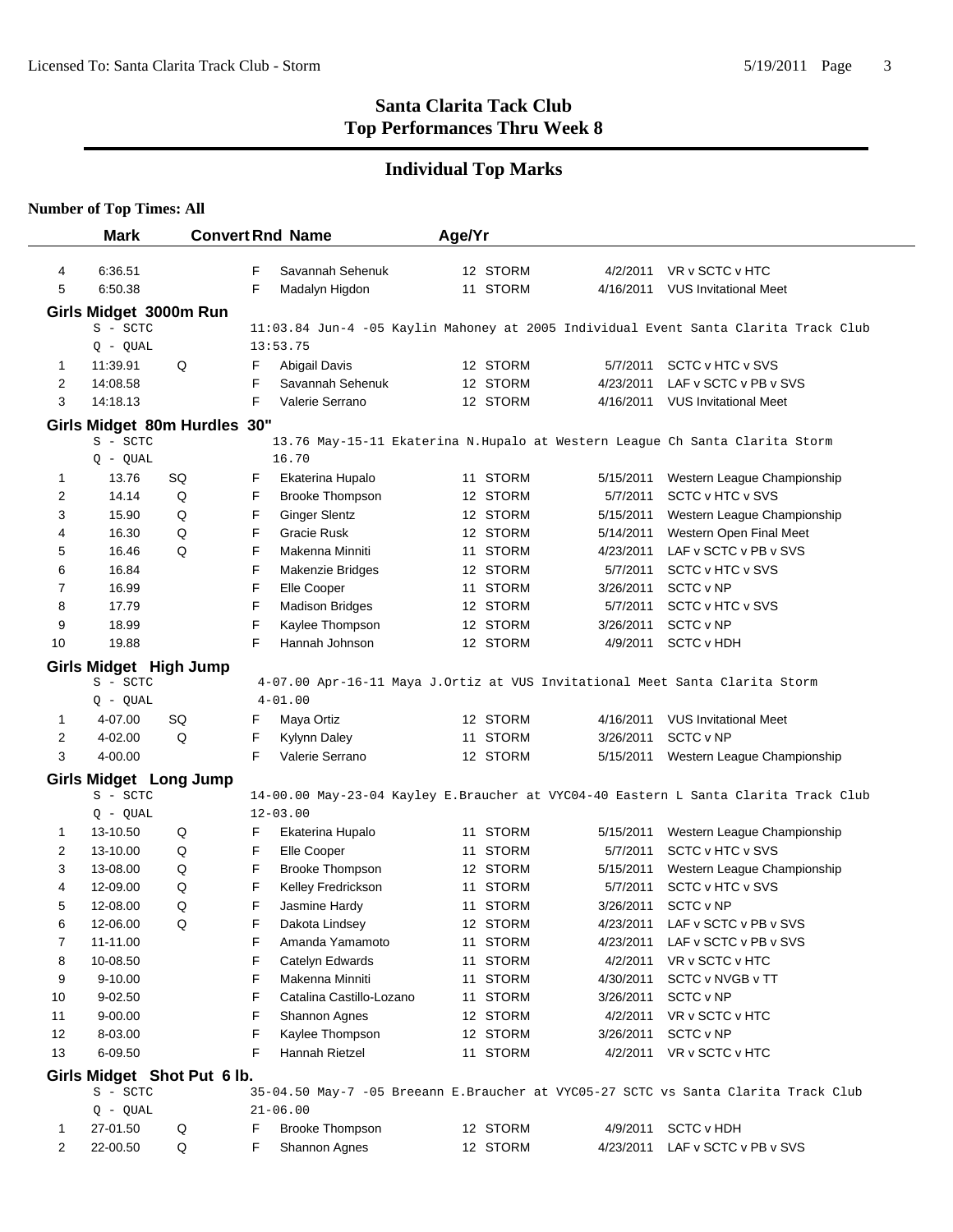#### **Individual Top Marks**

## **Number of Top Times: All**

|                | <b>Mark</b>           |   |   | <b>Convert Rnd Name</b>  | Age/Yr |              |           |                                                                                  |
|----------------|-----------------------|---|---|--------------------------|--------|--------------|-----------|----------------------------------------------------------------------------------|
|                |                       |   |   |                          |        |              |           |                                                                                  |
| 3              | 21-11.00              | Q | F | Malia Bambrick           |        | 11 STORM     | 5/7/2011  | SCTC v HTC v SVS                                                                 |
| 4              | 21-00.50              |   | F | Kandyce Leger            |        | 12 STORM     | 4/23/2011 | LAF v SCTC v PB v SVS                                                            |
| 5              | 19-07.50              |   | F | Valerie Serrano          |        | 12 STORM     | 3/26/2011 | SCTC v NP                                                                        |
| 6              | 19-07.00              |   | F | Christina Fletcher       |        | 12 STORM     | 4/30/2011 | SCTC v NVGB v TT                                                                 |
| 7              | 19-06.50              |   | F | Antoinette Hernandez     |        | 12 STORM     | 3/26/2011 | SCTC v NP                                                                        |
| 8              | 19-05.50              |   | F | Hannah Johnson           |        | 12 STORM     | 4/9/2011  | <b>SCTC v HDH</b>                                                                |
| 9              | 18-05.00              |   | F | Kassandra Dowaliby       |        | 11 STORM     | 3/26/2011 | SCTC v NP                                                                        |
| 10             | 17-11.25              |   | F | Megan Darbourne          |        | 11 STORM     | 4/23/2011 | LAF v SCTC v PB v SVS                                                            |
| 11             | 17-05.00              |   | F | <b>Madison Bridges</b>   |        | 12 STORM     | 5/15/2011 | Western League Championship                                                      |
| 12             | 16-03.50              |   | F | <b>Hayley Lavelle</b>    |        | 12 STORM     | 4/2/2011  | VR v SCTC v HTC                                                                  |
| 13             | 16-03.00              |   | F | Georgia Sherman          |        | 11 STORM     | 4/2/2011  | VR v SCTC v HTC                                                                  |
| 14             | 15-10.00              |   | F | Kaylee Thompson          |        | 12 STORM     | 5/14/2011 | Western Open Final Meet                                                          |
| 15             | 12-00.00              |   | F | Hannah Rietzel           |        | 11 STORM     | 4/9/2011  | <b>SCTC v HDH</b>                                                                |
| 16             | 11-11.00              |   | F | Natalie Pham             |        | 11 STORM     | 3/26/2011 | SCTC v NP                                                                        |
| 17             | 10-06.50              |   | F | Caryn Johnson            |        | 12 STORM     | 4/9/2011  | <b>SCTC v HDH</b>                                                                |
|                | Boys Midget 100m Dash |   |   |                          |        |              |           |                                                                                  |
|                | S - SCTC              |   |   |                          |        |              |           | 13.25 May-23-10 Christopher Kojin at Western League Fin Santa Clarita Track Club |
|                | $Q - QUAL$            |   |   | 13.60                    |        |              |           |                                                                                  |
| 1              | 13.75                 |   | F | Sam Pica                 |        | 12 STORM     | 4/9/2011  | <b>SCTC v HDH</b>                                                                |
| $\overline{2}$ | 14.61                 |   | F | <b>Brandon Martin</b>    |        | 11 STORM     | 4/23/2011 | LAF v SCTC v PB v SVS                                                            |
| 3              | 14.65                 |   | F | Noah Turner              |        | 12 STORM     | 5/14/2011 | Western Open Final Meet                                                          |
| $4^*$          | 14.81                 |   | F | Kevin Wilkinson          |        | 12 STORM     | 3/26/2011 | SCTC v NP                                                                        |
| 4*             | 14.81                 |   | F | Slade O'Connor           |        | 12 STORM     | 5/7/2011  | SCTC v HTC v SVS                                                                 |
| 6              | 14.89                 |   | F | Jeremiah Walton          |        | 11 STORM     | 3/26/2011 | SCTC v NP                                                                        |
| 7              | 15.00                 |   | F | <b>Bryce Banks</b>       | 11     | <b>STORM</b> | 4/9/2011  | <b>SCTC v HDH</b>                                                                |
| 8              | 15.13                 |   | F | <b>Blake Lin</b>         |        | 11 STORM     | 5/7/2011  | SCTC v HTC v SVS                                                                 |
| 9              | 15.22                 |   | F | Alan Lin                 |        | 12 STORM     | 3/26/2011 | SCTC v NP                                                                        |
| 10             | 15.28                 |   | F | <b>Tanner Berney</b>     |        | 11 STORM     | 3/26/2011 | SCTC v NP                                                                        |
| 11             | 15.53                 |   | F | <b>Thomas Bambrick</b>   |        | 12 STORM     | 4/9/2011  | <b>SCTC v HDH</b>                                                                |
| 12             | 15.54                 |   | F | <b>Garrett Leising</b>   |        | 11 STORM     | 5/7/2011  | SCTC v HTC v SVS                                                                 |
| 13             | 15.57                 |   | F | Antonio Joachim          |        | 11 STORM     | 4/9/2011  | <b>SCTC v HDH</b>                                                                |
| 14             | 15.69                 |   | F | Ryan T Davis             |        | 11 STORM     | 3/26/2011 | SCTC v NP                                                                        |
| 15             | 15.78                 |   | F | <b>Matthew Del Valle</b> |        | 12 STORM     | 5/7/2011  | SCTC v HTC v SVS                                                                 |
| 16             | 15.79                 |   | F | Kaleb English            |        | 11 STORM     | 5/7/2011  | SCTC v HTC v SVS                                                                 |
| 17             | 15.96                 |   | F | <b>Anthony Mincy</b>     | 11     | <b>STORM</b> | 4/9/2011  | <b>SCTC v HDH</b>                                                                |
| 18             | 15.97                 |   | F | Zack Semko               |        | 11 STORM     | 5/7/2011  | SCTC v HTC v SVS                                                                 |
| 19             | 15.99                 |   | F | Mitchell Haag            |        | 11 STORM     | 5/7/2011  | <b>SCTC v HTC v SVS</b>                                                          |
| 20             | 16.02                 |   | F | Andrew Mercado           |        | 12 STORM     | 5/7/2011  | SCTC v HTC v SVS                                                                 |
| 21             | 16.09                 |   | F | Christian Alvarez        |        | 12 STORM     | 3/26/2011 | SCTC v NP                                                                        |
| 22             | 16.42                 |   | Ρ | Matthew Justice          |        | 12 STORM     | 4/16/2011 | <b>VUS Invitational Meet</b>                                                     |
| 23             | 16.43                 |   | F | Lance Panariello         |        | 11 STORM     | 4/9/2011  | <b>SCTC v HDH</b>                                                                |
| 24             | 16.69                 |   | F | Jack Darbourne           | 11     | <b>STORM</b> | 4/9/2011  | <b>SCTC v HDH</b>                                                                |
| 25             | 16.82                 |   | F | <b>Patrick Omens</b>     |        | 11 STORM     | 5/7/2011  | SCTC v HTC v SVS                                                                 |
| 26             | 16.83                 |   | F | Napoleon Provens III     |        | 11 STORM     | 4/23/2011 | LAF v SCTC v PB v SVS                                                            |
| 27             | 16.99                 |   | Ρ | Matthew Brennand         |        | 11 STORM     | 4/16/2011 | <b>VUS Invitational Meet</b>                                                     |
| 28             | 17.16                 |   | Ρ | Michael Brennand         |        | 12 STORM     | 4/16/2011 | <b>VUS Invitational Meet</b>                                                     |
| 29             | 17.78                 |   | F | Cesar-Antonio Puente     |        | 11 STORM     | 4/9/2011  | <b>SCTC v HDH</b>                                                                |
| 30             | 17.91                 |   | F | Cody Kline               |        | 11 STORM     | 3/26/2011 | SCTC v NP                                                                        |

**Boys Midget 200m Dash**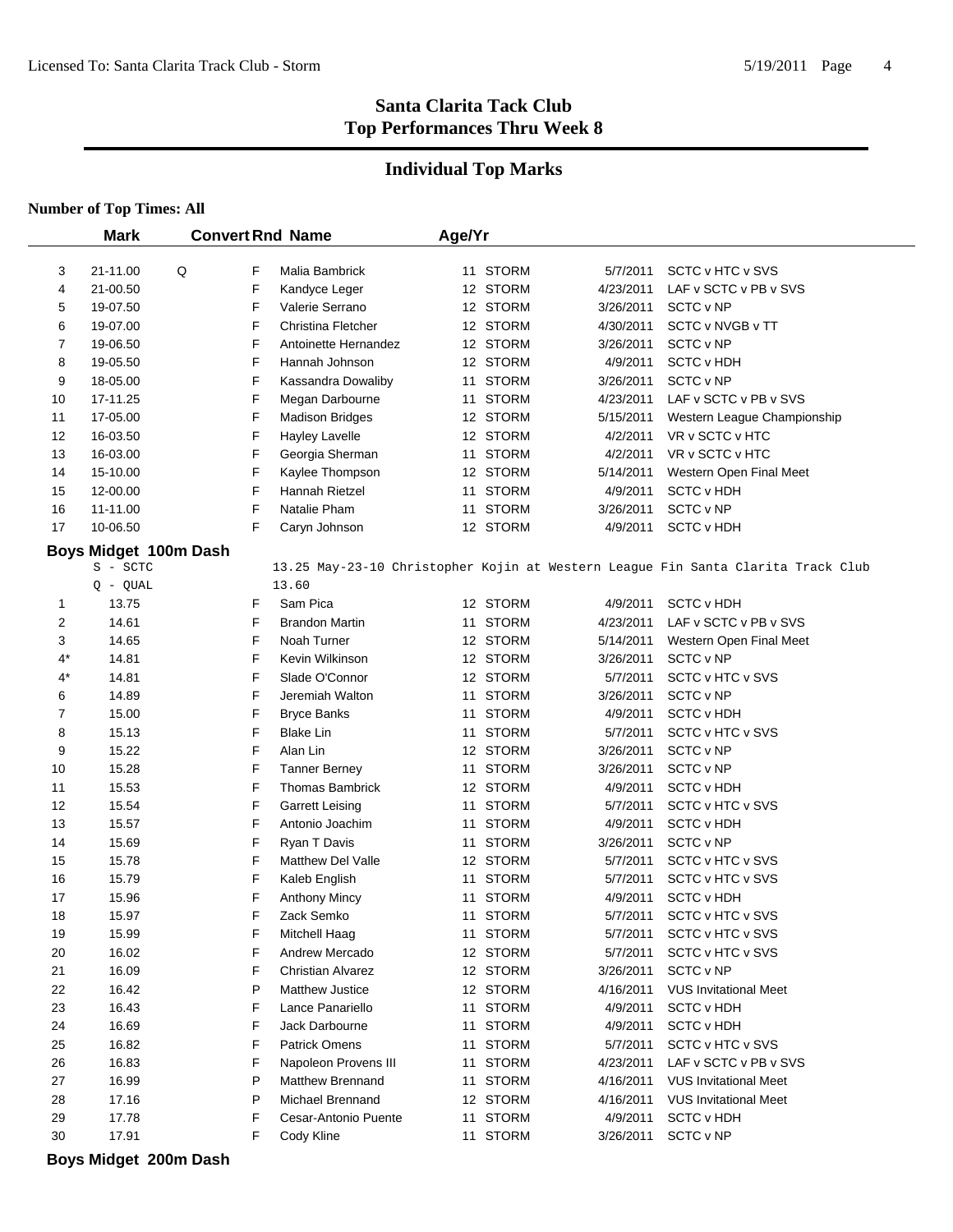## **Individual Top Marks**

#### **Number of Top Times: All**

 $\overline{a}$ 

|                | <b>Mark</b>           | <b>Convert Rnd Name</b>       | Age/Yr |          |                                                                    |                                                                                    |  |
|----------------|-----------------------|-------------------------------|--------|----------|--------------------------------------------------------------------|------------------------------------------------------------------------------------|--|
|                |                       |                               |        |          |                                                                    |                                                                                    |  |
|                | S - SCTC              |                               |        |          | 27.85 Jun-05-10 Christopher Kojin at IECs Santa Clarita Track Club |                                                                                    |  |
|                | $Q - QUAL$            | 28.70                         |        |          |                                                                    |                                                                                    |  |
| 1              | 30.10                 | F<br>Noah Turner              |        | 12 STORM | 5/7/2011                                                           | SCTC v HTC v SVS                                                                   |  |
| $\overline{2}$ | 30.19                 | F<br>Kevin Wilkinson          |        | 12 STORM | 5/7/2011                                                           | SCTC v HTC v SVS                                                                   |  |
| 3              | 30.57                 | F<br><b>Tanner Berney</b>     |        | 11 STORM | 5/7/2011                                                           | SCTC v HTC v SVS                                                                   |  |
| 4              | 31.82                 | F<br>Slade O'Connor           |        | 12 STORM | 5/7/2011                                                           | SCTC v HTC v SVS                                                                   |  |
| 5              | 32.20                 | F<br>Jeremiah Walton          |        | 11 STORM | 4/16/2011                                                          | <b>VUS Invitational Meet</b>                                                       |  |
| 6              | 32.42                 | F<br><b>Bryce Banks</b>       |        | 11 STORM | 4/16/2011                                                          | <b>VUS Invitational Meet</b>                                                       |  |
| 7              | 32.76                 | F<br>Alan Lin                 |        | 12 STORM | 5/14/2011                                                          | Western Open Final Meet                                                            |  |
| 8              | 32.77                 | F<br><b>Blake Lin</b>         |        | 11 STORM | 5/7/2011                                                           | SCTC v HTC v SVS                                                                   |  |
| 9              | 32.98                 | F<br>Ryan T Davis             |        | 11 STORM | 3/26/2011                                                          | SCTC v NP                                                                          |  |
| 10             | 33.10                 | F<br><b>Matthew Del Valle</b> |        | 12 STORM | 5/7/2011                                                           | SCTC v HTC v SVS                                                                   |  |
| 11             | 33.52                 | F<br>Aidan Lindgren           |        | 12 STORM | 4/23/2011                                                          | LAF v SCTC v PB v SVS                                                              |  |
| 12             | 33.89                 | F<br>Lance Panariello         |        | 11 STORM | 4/9/2011                                                           | <b>SCTC v HDH</b>                                                                  |  |
| 13             | 34.02                 | F<br><b>Thomas Bambrick</b>   |        | 12 STORM | 4/9/2011                                                           | <b>SCTC v HDH</b>                                                                  |  |
| 14             | 34.20                 | F<br>Mitchell Haag            |        | 11 STORM | 5/7/2011                                                           | SCTC v HTC v SVS                                                                   |  |
| 15             | 34.40                 | F<br>Antonio Joachim          |        | 11 STORM | 4/9/2011                                                           | <b>SCTC v HDH</b>                                                                  |  |
| 16             | 34.48                 | F<br>Zack Semko               |        | 11 STORM | 4/23/2011                                                          | LAF v SCTC v PB v SVS                                                              |  |
| 17             | 35.54                 | F<br>Zachary Panto            |        | 11 STORM | 5/7/2011                                                           | SCTC v HTC v SVS                                                                   |  |
| 18             | 36.54                 | F<br>Jack Darbourne           |        | 11 STORM | 4/9/2011                                                           | <b>SCTC v HDH</b>                                                                  |  |
| 19             | 36.81                 | F<br><b>Patrick Omens</b>     |        | 11 STORM | 4/9/2011                                                           | <b>SCTC v HDH</b>                                                                  |  |
| 20             | 37.79                 | F<br>Napoleon Provens III     |        | 11 STORM | 4/2/2011                                                           | VR v SCTC v HTC                                                                    |  |
| 21             | 40.52                 | F<br>Cesar-Antonio Puente     |        | 11 STORM | 4/9/2011                                                           | <b>SCTC v HDH</b>                                                                  |  |
|                | Boys Midget 400m Dash |                               |        |          |                                                                    |                                                                                    |  |
|                | S - SCTC              |                               |        |          |                                                                    | 1:01.75 May-1 -04 Ben H.Beilin at Invitational Meet Santa Clarita Track Club       |  |
|                | $Q - QUAL$            | 1:04.75                       |        |          |                                                                    |                                                                                    |  |
| 1              | 1:06.41               | F<br>Sam Pica                 |        | 12 STORM | 4/23/2011                                                          | LAF v SCTC v PB v SVS                                                              |  |
| 2              | 1:07.92               | F<br>Kevin Wilkinson          |        | 12 STORM | 5/7/2011                                                           | SCTC v HTC v SVS                                                                   |  |
| 3              | 1:10.10               | F<br><b>Tanner Berney</b>     |        | 11 STORM | 4/16/2011                                                          | <b>VUS Invitational Meet</b>                                                       |  |
| 4              | 1:10.70               | F<br>Noah Turner              |        | 12 STORM | 5/7/2011                                                           | SCTC v HTC v SVS                                                                   |  |
| 5              | 1:12.13               | F<br>Aidan Lindgren           |        | 12 STORM | 4/9/2011                                                           | <b>SCTC v HDH</b>                                                                  |  |
| 6              | 1:13.66               | F<br>Slade O'Connor           |        | 12 STORM | 5/7/2011                                                           | SCTC v HTC v SVS                                                                   |  |
| 7              | 1:15.52               | F<br>Lance Panariello         |        | 11 STORM | 5/7/2011                                                           | SCTC v HTC v SVS                                                                   |  |
| 8              | 1:16.12               | F<br><b>Brandon Martin</b>    |        | 11 STORM | 4/9/2011                                                           | <b>SCTC v HDH</b>                                                                  |  |
| 9              | 1:16.93               | F<br>Kaleb English            |        | 11 STORM | 5/7/2011                                                           | SCTC v HTC v SVS                                                                   |  |
| 10             | 1:18.33               | F<br>Kyle Haun                |        | 11 STORM | 5/7/2011                                                           | SCTC v HTC v SVS                                                                   |  |
| 11             | 1:18.43               | F<br><b>Christian Alvarez</b> |        | 12 STORM | 4/23/2011                                                          | LAF v SCTC v PB v SVS                                                              |  |
| 12             | 1:19.77               | F<br>Zack Semko               |        | 11 STORM | 5/7/2011                                                           | SCTC v HTC v SVS                                                                   |  |
| 13             | 1:21.81               | F<br>Ryan T Davis             |        | 11 STORM | 4/23/2011                                                          | LAF v SCTC v PB v SVS                                                              |  |
| 14             | 1:23.47               | F<br><b>Matthew Justice</b>   |        | 12 STORM | 5/14/2011                                                          | Western Open Final Meet                                                            |  |
| 15             | 1:23.57               | F<br>Antonio Joachim          |        | 11 STORM | 4/9/2011                                                           | <b>SCTC v HDH</b>                                                                  |  |
| 16             | 1:27.77               | F<br><b>Tristan Brink</b>     |        | 11 STORM | 5/14/2011                                                          | Western Open Final Meet                                                            |  |
| 17             | 1:31.67               | F<br>Cody Kline               |        | 11 STORM | 4/23/2011                                                          | LAF v SCTC v PB v SVS                                                              |  |
|                | Boys Midget 800m Run  |                               |        |          |                                                                    |                                                                                    |  |
|                | S - SCTC              |                               |        |          |                                                                    | 2:22.95 May-9 -09 Ryan M.Alexander at VYC09-35 SCTC vs CC Santa Clarita Track Club |  |
|                | $Q - QUAL$            | 2:38.40                       |        |          |                                                                    |                                                                                    |  |
| 1              | 2:45.43               | F<br>Jeremiah Walton          |        | 11 STORM | 5/7/2011                                                           | SCTC v HTC v SVS                                                                   |  |
| 2              | 2:50.34               | F<br>Aidan Lindgren           |        | 12 STORM | 5/14/2011                                                          | Western Open Final Meet                                                            |  |
| 3              | 2:59.51               | F<br>Elijah Stepan            |        | 12 STORM | 5/14/2011                                                          | Western Open Final Meet                                                            |  |
|                |                       |                               |        |          |                                                                    |                                                                                    |  |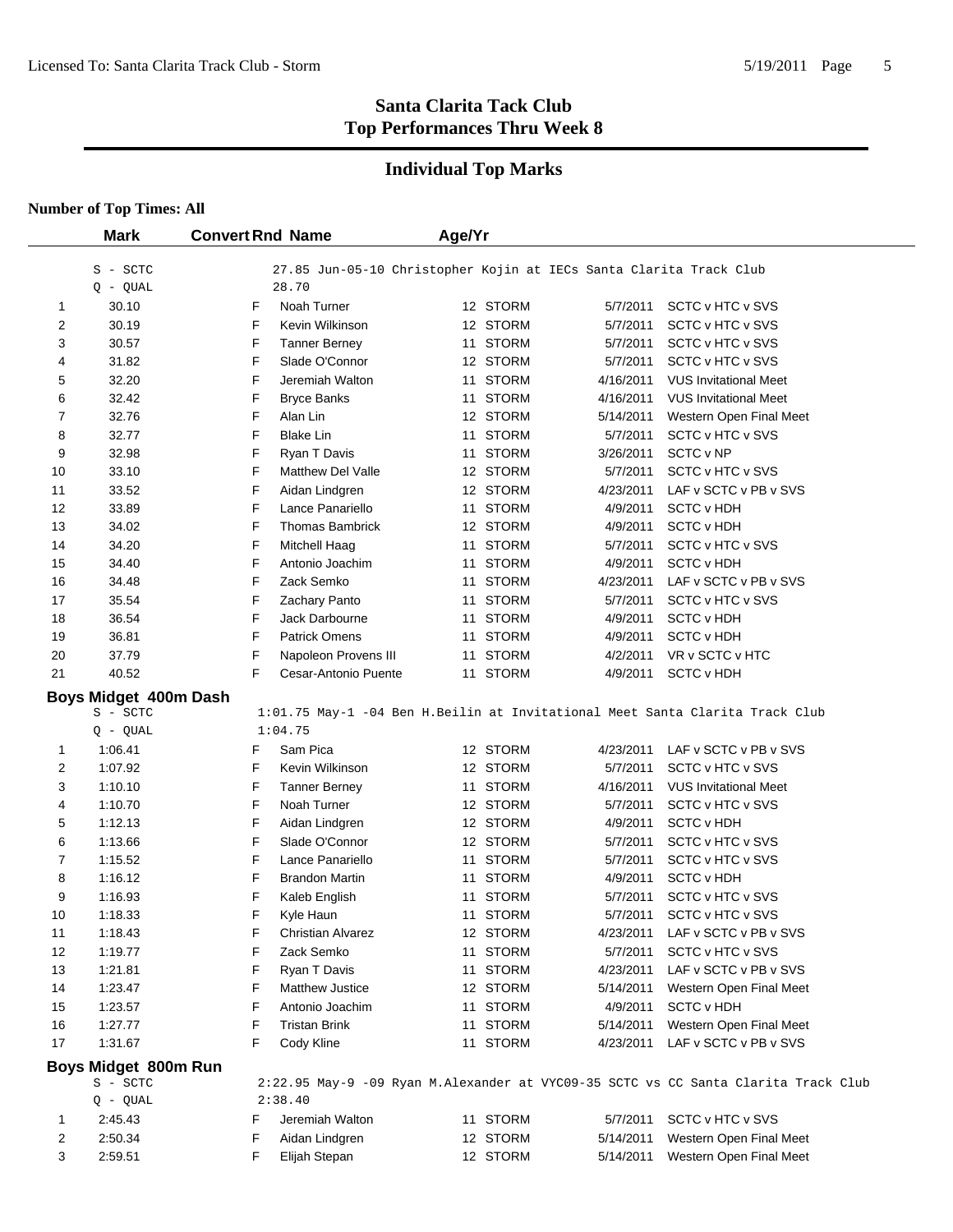#### **Individual Top Marks**

# **Number of Top Times: All**

|              | <b>Mark</b>                  | <b>Convert Rnd Name</b>                                                   | Age/Yr   |           |                                                                                    |
|--------------|------------------------------|---------------------------------------------------------------------------|----------|-----------|------------------------------------------------------------------------------------|
| 4            | 3:07.68                      | F<br>lan Wingenroth                                                       | 11 STORM | 5/7/2011  | SCTC v HTC v SVS                                                                   |
| 5            | 3:09.90                      | F<br>Jack Arnold                                                          | 12 STORM | 4/16/2011 | <b>VUS Invitational Meet</b>                                                       |
| 6            | 3:22.07                      | F<br><b>Tyler Yost</b>                                                    | 12 STORM | 4/9/2011  | <b>SCTC v HDH</b>                                                                  |
| 7            | 3:26.50                      | F<br>Cody Kline                                                           | 11 STORM | 4/2/2011  | VR v SCTC v HTC                                                                    |
| 8            | 3:41.88                      | F<br><b>Tristan Brink</b>                                                 | 11 STORM | 3/26/2011 | SCTC v NP                                                                          |
| 9            | 3:46.68                      | F<br>Colin Liddiard                                                       | 11 STORM |           |                                                                                    |
|              |                              |                                                                           |          | 5/14/2011 | Western Open Final Meet                                                            |
|              | Boys Midget 1500m Run        |                                                                           |          |           |                                                                                    |
|              | S - SCTC                     |                                                                           |          |           | 4:39.76 Apr-18-09 Ryan M.Alexander at VYC09-21 SCW vs CAL Santa Clarita Track Club |
|              | $Q - QUAL$                   | 5:22.00                                                                   |          |           |                                                                                    |
| 1            | 5:42.29                      | F<br>Tanay Suryavanshi                                                    | 11 STORM | 5/7/2011  | SCTC v HTC v SVS                                                                   |
| 2            | 5:46.26                      | F<br>Jake Calver                                                          | 12 STORM | 5/7/2011  | SCTC v HTC v SVS                                                                   |
| 3            | 5:46.78                      | F<br>Elijah Stepan                                                        | 12 STORM | 5/14/2011 | Western Open Final Meet                                                            |
| 4            | 5:55.48                      | F<br>Aidan Lindgren                                                       | 12 STORM | 5/14/2011 | Western Open Final Meet                                                            |
| 5            | 5:57.83                      | F<br>Jeremiah Walton                                                      | 11 STORM | 4/2/2011  | VR v SCTC v HTC                                                                    |
| 6            | 6:00.77                      | F<br>Jack Arnold                                                          | 12 STORM | 5/7/2011  | SCTC v HTC v SVS                                                                   |
| 7            | 6:18.95                      | F<br>Mitchell Haag                                                        | 11 STORM | 5/14/2011 | Western Open Final Meet                                                            |
| 8            | 6:20.32                      | F<br>lan Wingenroth                                                       | 11 STORM | 4/9/2011  | <b>SCTC v HDH</b>                                                                  |
| 9            | 6:37.47                      | F<br><b>Tyler Yost</b>                                                    | 12 STORM | 3/26/2011 | SCTC v NP                                                                          |
| 10           | 6:51.43                      | F<br>Jacob Lee                                                            | 11 STORM | 4/9/2011  | <b>SCTC v HDH</b>                                                                  |
|              | Boys Midget 3000m Run        |                                                                           |          |           |                                                                                    |
|              | S - SCTC                     |                                                                           |          |           | 9:46.92 Apr-11-09 Ryan M.Alexander at VYC09-15 SV vs SCTC Santa Clarita Track Club |
|              | Q - QUAL                     | 11:30.00                                                                  |          |           |                                                                                    |
| 1            | 11:57.66                     | F<br>Tanay Suryavanshi                                                    | 11 STORM | 5/7/2011  | SCTC v HTC v SVS                                                                   |
| 2            | 12:26.72                     | F<br>Jack Arnold                                                          | 12 STORM | 5/15/2011 | Western League Championship                                                        |
| 3            | 12:30.31                     | F<br>Jake Calver                                                          | 12 STORM | 5/15/2011 | Western League Championship                                                        |
| 4            | 13:40.41                     | F<br>Jacob Lee                                                            | 11 STORM | 5/15/2011 | Western League Championship                                                        |
| 5            | 13:59.45                     | F<br><b>Tyler Yost</b>                                                    | 12 STORM | 5/15/2011 | Western League Championship                                                        |
| 6            | 14:15.32                     | F<br>Elijah Stepan                                                        | 12 STORM | 4/16/2011 | <b>VUS Invitational Meet</b>                                                       |
|              |                              |                                                                           |          |           |                                                                                    |
|              |                              | Boys Midget 80m Hurdles 30"                                               |          |           |                                                                                    |
|              | $Q - QUAL$                   | 15.00                                                                     |          |           |                                                                                    |
|              | S - SCTC                     | 15.96 May-3 -08 Aaron M.Avila at SCTC vs LAF Santa Clarita Track Club     |          |           |                                                                                    |
| 1            | 16.67                        | F<br>Ryan T Davis                                                         | 11 STORM | 5/15/2011 | Western League Championship                                                        |
| 2            | 16.97                        | F<br>Lance Panariello                                                     | 11 STORM | 4/23/2011 | LAF v SCTC v PB v SVS                                                              |
| 3            | 17.26                        | F<br><b>Garrett Leising</b>                                               | 11 STORM | 4/23/2011 | LAF v SCTC v PB v SVS                                                              |
| 4            | 18.11                        | F<br>Mitchell Haag                                                        | 11 STORM | 3/26/2011 | SCTC v NP                                                                          |
| 5            | 18.27                        | F<br>Christian Alvarez                                                    | 12 STORM | 3/26/2011 | SCTC v NP                                                                          |
| 6            | 19.16                        | F<br>Michael Brennand                                                     | 12 STORM |           | 4/2/2011 VR v SCTC v HTC                                                           |
|              | <b>Boys Midget High Jump</b> |                                                                           |          |           |                                                                                    |
|              | S - SCTC                     | 5-00.00 Apr-23-11 Sam P.Pica at LAF v SCTC v PB v SVS Santa Clarita Storm |          |           |                                                                                    |
|              | $Q - QUAL$                   | $4 - 04.00$                                                               |          |           |                                                                                    |
| $\mathbf{1}$ | 5-00.00                      | Sam Pica<br>SQ<br>F                                                       | 12 STORM | 4/23/2011 | LAF v SCTC v PB v SVS                                                              |
| $2^*$        | 4-02.00                      | F<br>Andrew Mercado                                                       | 12 STORM | 5/7/2011  | SCTC v HTC v SVS                                                                   |
| $2^*$        | 4-02.00                      | F<br><b>Garrett Leising</b>                                               | 11 STORM | 5/7/2011  | SCTC v HTC v SVS                                                                   |
| 4            | 4-01.00                      | F<br>Jeremiah Walton                                                      | 11 STORM | 5/7/2011  | SCTC v HTC v SVS                                                                   |
| 5            | 4-00.00                      | F<br>Jake Calver                                                          | 12 STORM | 5/7/2011  | SCTC v HTC v SVS                                                                   |
| 6            | 3-10.00                      | <b>Blake Lin</b><br>F                                                     | 11 STORM |           | 4/2/2011 VR v SCTC v HTC                                                           |
| <b>DA110</b> | Midaat Lana Luma             |                                                                           |          |           |                                                                                    |

**Boys Midget Long Jump**<br>s - scrc

16-09.00 Jun-5-10 Sam P.Pica at IECs Santa Clarita Track Club